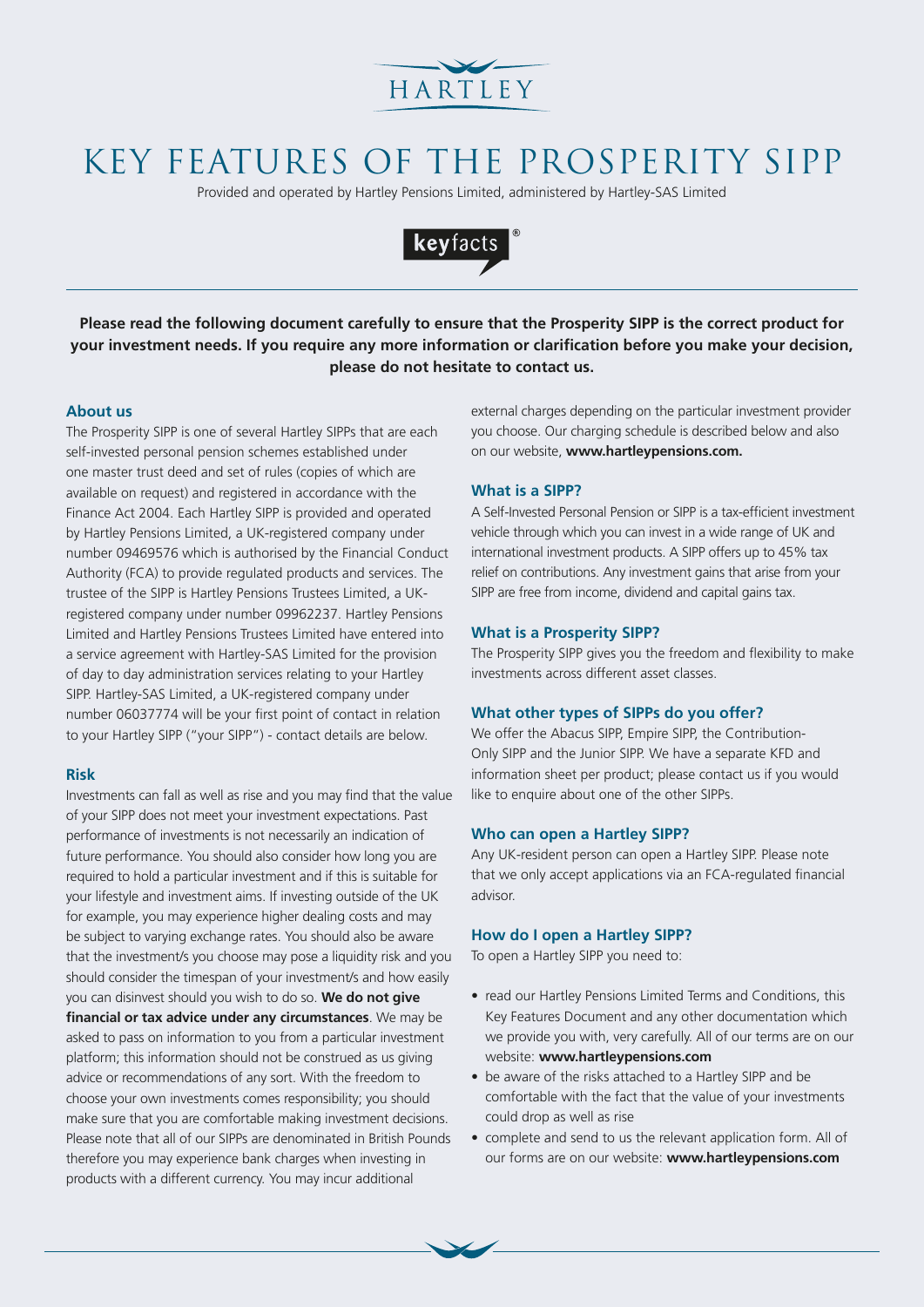• either transfer an eligible existing pension (see details below) or make a first contribution to your SIPP

By choosing to open a Hartley SIPP, you are agreeing to be bound by our Terms and Conditions and the rules of the Hartley Pension SIPP Scheme and to make fee payments as and when requested by us.

#### **Can I change my mind?**

Yes, you have a legal right to cancel the establishment of your SIPP, within 30 days of when you receive our welcome pack which contains a cancellation notice. Please note that any fees incurred during the time between the establishment of the SIPP and the cancellation will be borne by you. Similarly, any losses on investments are borne by you.

#### **Can I transfer my existing pension to a Hartley SIPP?**

In most cases, yes. We accept transfers in from HMRCrecognised schemes. However, defined benefit schemes (e.g. final salary schemes) generally prevent transfers to a SIPP unless you have received personal advice from an FCA-regulated financial adviser who holds the appropriate pension transfer qualifications and we may insist you take advice to confirm it is in your interests to transfer such pensions. Please contact us if you wish to transfer your existing pension to a Hartley SIPP. Please note that, although we do not charge a fee to transfer your pension into a Hartley SIPP, your pension provider may charge you to transfer out of their scheme.

## **How much money can I contribute in a year and what tax relief will I receive on contributions?**

There is no limit on the amount of money you can contribute to your SIPP each year but the amount you contribute may have tax implications. The contribution amounts are based on your UK relevant earnings. If you have no relevant UK earnings then you are still able to make contributions up to £3,600 each year. If you do have relevant UK earnings then you can receive tax relief on contributions up to the amount you earn, to a maximum of £40,000. We will claim tax relief at the basic rate (currently 20%) from HMRC on a monthly basis.

However, if you make contributions above the current limit of £40,000, you may incur a tax charge via HMRC's 'annual allowance tax charge'. The annual allowance is set each year by the UK Government and therefore may change in the future. Further information on the annual allowance tax charge and on contributions in general is available on the technical pages of our website, **www.hartleypensions.com**.

Please seek specialist tax advice if you have specific tax concerns. All contributions made into a Hartley SIPP are subject to a correctly completed contributions form which can be found on our website, **www.hartleypensions.com** 

#### **Is there a minimum contribution level?**

If you transfer your existing pension to a Hartley SIPP there is no requirement to make any contribution. There is no minimum level for one off or regular monthly contributions.

### **Who can contribute to my SIPP?**

You can make personal contributions, other people can make contributions e.g. your spouse or parents, and your employer can make contributions.

#### **Can I have more than one SIPP?**

We would not open two Hartley SIPPs for you but it is possible to have another SIPP with a different provider. If you run two SIPPs concurrently you may have to pay a tax relief charge to HMRC if you have received more than the allocated tax relief in any one year.

## **Who manages the investment portfolio held in my Hartley SIPP?**

You will be required to appoint a financial advisor to manage your portfolio. We are not investment advisors nor managers, nor do we give any financial or tax advice.

#### **Can I hold property in any of the Hartley SIPPs?**

If you would like to hold commercial property in your SIPP, you will need to choose the Empire SIPP. However, if you would like to invest in property indirectly through shares, this can be achieved by investing through a Hartley SIPP. Please note that Hartley SIPPs cannot hold residential property.

#### **What happens if I choose a non-standard asset?**

Our Investment Committee will consider your case and decide if the investment is suitable to be held within a Hartley SIPP.

#### **How can I check the value of my pension?**

You can phone us during office hours (9am to 5pm) and we will be able to tell you the current value of your SIPP. We will send you a yearly statement for your records. It is also prudent to review your Hartley SIPP on a regular basis to ensure that it is the correct product for your investment needs.

#### **How often is my SIPP valued?**

For reporting and legislation purposes we require at least annual valuations on the chosen investment under your SIPP plus the availability of ad hoc valuations for events such as benefits calculations.

Fees incurred for obtaining the valuation can be paid or reimbursed from cash funds in the pension scheme upon receipt of an appropriate invoice and providing that sufficient funds are available.

In the event valuations are not provided, the value of the investment will be noted as NIL until an accurate valuation is made available.

## **What is the lifetime allowance?**

This is the amount that you can receive over your lifetime before being liable for a tax charge. The limit is currently £1 million pounds but this is subject to change. Your Hartley SIPP may be subject to additional tax charges at the point you withdraw funds if your pension is valued at more than the lifetime allowance.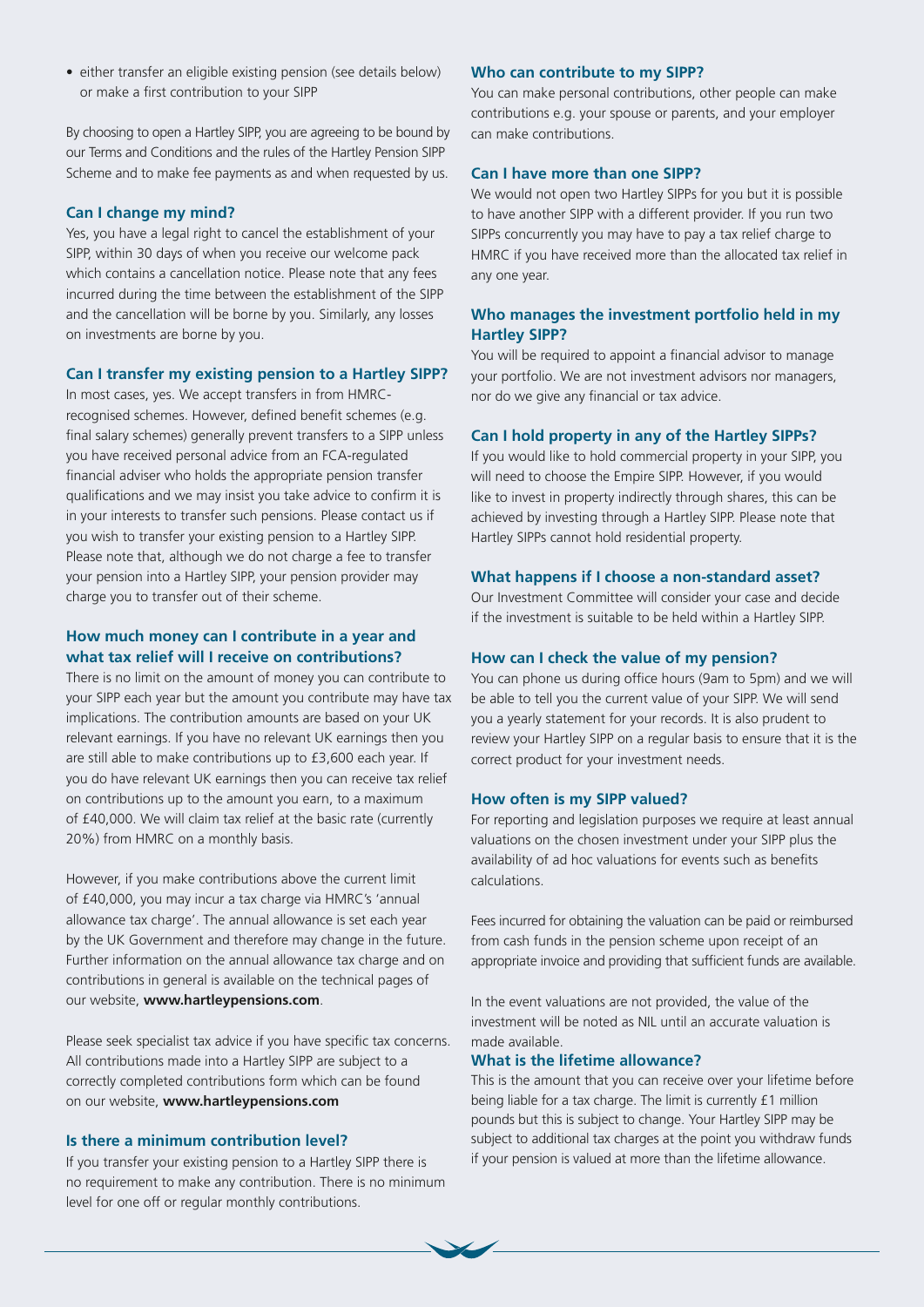## **When can I access my SIPP?**

The earliest age you can start taking money from your SIPP is 55 years (due to rise to 57 in 2028) unless you are in serious ill health, as defined by the Finance Act 2004.

#### **How can I take my benefits?**

You can drawdown up to 25% of your SIPP tax free from the age of 55 as a Pension Commencement Lump Sum **(PCLS)**, but the remaining pot must form a 'drawdown plan'. From 2028 the age you can withdraw a PCLS will rise to 57 years. After taking a PCLS, you can opt to have complete flexibility (known as 'flexi-access') as to how you drawdown from your drawdown plan (i.e. any combination of lump sums or monthly payment), but each drawdown will be taxed at your normal income tax rate, whether you take further lump sums or a monthly income. As soon as you take any money from your SIPP a restriction on any future tax relievable money purchase contributions to your pot applies of £4,000 a year.

Alternatively, you can take money direct from your pot without having to put the money into a drawdown plan and 25% of this sum will be tax free. This is called an 'uncrystallised funds pension lump sum' ('UFPLS'). You can take one or more UFPLS payments and these can be regular or irregular payments. Payment of a UFPLS will trigger a restriction on any future tax relievable money purchase contributions to your pot to £4,000 a year.

You can also take up to three small pots of up to £10,000. Twenty-five per cent will be tax free and 75% will be subject to marginal rate income tax in the same way as UFPLS. Taking small pot payments does not trigger a restriction on future tax relievable money contributions to your pot.

Taking money from your pot may erode the capital value of your SIPP and could result in a lower income than anticipated in the future. You should take advice from an FCA-authorised financial advisor or suitably qualified tax advisor as to the best method to take your SIPP benefit in your particular circumstances, before making any such decisions.

## **After I have taken PCLS, does my pension still benefit from tax relief?**

Yes. If you are in flexi access-drawdown, until you drawdown from your drawdown plan, you receive tax relief on contributions to your pension up to your annual personal allowance.

#### **What happens if I am in capped drawdown?**

If you had started to take payments from your pension prior to the April 2015 pension freedoms, your pension is designated as capped drawdown. This will mean that you are allowed to take income from your pension up to a certain limit each year. You are entitled to keep your pension as capped drawdown or if you wish to have more freedom, you can convert to a flexi-access drawdown arrangement meaning that there would be no capped income limit. You will need to consider implications such as the Money Purchase Annual Allowance and a different charging structure.

#### **Do you offer annuities?**

No. If you are looking to purchase an annuity, you must transfer all or part of your pension to an annuity provider.

## **Is SIPP income subject to National Insurance?** No.

#### **What happens to my SIPP if I die?**

When we are notified of your death by your personal representative, we will ask for a copy of your death certificate. We will carry out due diligence on the beneficiary and then discuss options with him or her. Please note that the trustee retains ultimate discretion over the distribution of your pension, despite a beneficiary being named.

If you die before you reach the age of 75, your beneficiary can choose:

- 1. to take a tax-free lump sum or transfer the SIPP into their own name or an external pension scheme. If you die after the age of 75, your beneficiary can choose to take the whole pot as a lump sum but this will be subject to a tax charge at the marginal rate of the beneficiary; or.
- 2. to transfer the SIPP into a SIPP of their own or take a regular income from the deceased's pension through what is called pension drawdown, which will be taxed at the beneficiary's normal rate of income tax; or
- 3. to elect to take periodical lump sums. These payments will be treated as income, therefore would be taxable at the beneficiary's normal rate of income tax. The SIPP must be kept open but transferred to the name of the beneficiary and all normal charges e.g. administration fees will apply.

## **Do I have to choose a beneficiary to receive my SIPP if I die?**

No. Clients normally choose a beneficiary e.g. a spouse or a child. This is not legally required but we strongly recommend that you do tell us of your wishes to help ensure we consider paying the correct beneficiaries.

#### **How much does a Prosperity SIPP cost?**

| <b>Prosperity SIPP</b>                                                  | Uncrystallised | <b>Crystallised</b> |
|-------------------------------------------------------------------------|----------------|---------------------|
| Establishment Fee                                                       | $f175 + VAT$   | $f175 + VAT$        |
| Annual Administration Fee   <b>£300 + VAT pa</b>   <b>£400 + VAT pa</b> |                |                     |

Fee information is also available on our website, **www.hartleypensions.com** 

### **When do I pay the annual fee?**

We will withdraw the annual fee from your account on a yearly basis, a year from when your SIPP was established.

#### **Are there any other costs I should be aware of?**  The only other costs are:

| Divorce cost fees                                                                                   | $£750 + VAT$              |
|-----------------------------------------------------------------------------------------------------|---------------------------|
| Paying Death Benefits                                                                               | $£300 + VAT$              |
| Increase in Administration fees if an<br>asset defined by the FCA as being<br>non-standard is held. | $£250 + VAT$ per<br>annum |